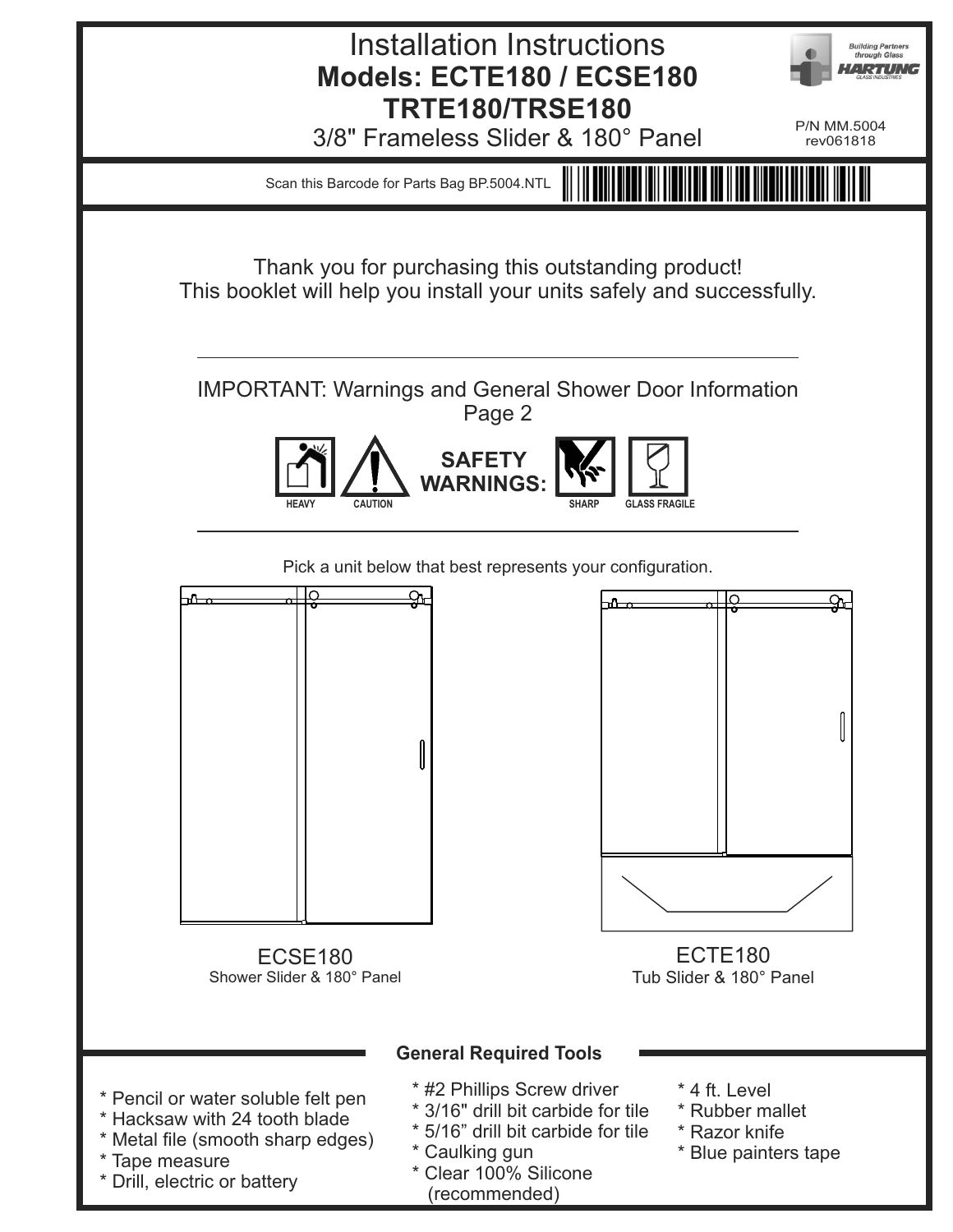



### **CAUTION - READ THOROUGHLY BEFORE INSTALLATION**

**SAFET** 

**Follow instructions: I**nstructions must be read and followed carefully to reduce the risk of serious injury during and after installation. Any deviation from these instructions can create safety hazards.

**Tempered Glass:** Agalite enclosures glass panels are safety tempered to conform to general building codes. The intent of tempering is to reduce the risk of injury. Be careful handling tempered glass. Pay special attention to protect all edges of the glass from contact with hard surfaces.

### **General Notes:**

- **Exposed ends of aluminum** and other hard components can be rough, sharp or jagged due to the processes of cutting, drilling, notching, etc. Sharp ends must be deburred, smoothed or rounded by the installer before installation. Failure to do so could result in serious injury to installer and user of the enclosure.

- **Sliding and swinging glass doors** hitting any unprotected bathroom obstruction or metal or glass component of the shower door itself, may indicate improper installation and could lead to glass breakage or serious injury. The installer must correct the deficiencies before allowing the door to be used.

- **Towel Bars, handles and other accessories** are in no way considered to be grab bars or other bracing or fall prevention mechanisms. The intent of these accessories is to facilitate proper operations and esthetics of the unit.

## **Shower Door Facts**

**Shower Doors are Not Watertight:** Depending on the type of shower door selected, a properly designed and installed shower enclosures will protect areas outside of the enclosure from water damage under normal shower conditions to varying degrees. Excessive water pressure or directing the shower head or hand held sprays directly at doors or joints is not a normal shower conditions and can result a leak. The amount of water that can escape your shower varies by the type of shower as well. Heavy glass units with no or limited vinyl seals will allow water to escape under normal conditions. In general, the more metal and seals in the unit, the more water protection will be achieved.

**Drilling holes in horizontal surfaces:** Drilling holes to anchor horizontal sills and curbs to thresholds and tub decks is discouraged. Using masking tape or double-sided tapes to secure nonload bearing components during installation (permanently secured later with silicone/caulking) is one technique to help minimize potential of water leaking underneath flooring. These instructions do not recommend drilling holes on horizontal surfaces for this reason. **Metal Colors:** 

**- Anodized Aluminum:** The color of anodized Silver, Brushed Nickel, Satin Silver, Dark Bronze, and Gold anodized aluminum will vary between adjacent components because of variblities within polishing, anodizing process and alloy composition. We make every effort to limit the variation; but, it is allowable and must be accepted.

**- Electro Plated Brass and Stainless Steel:** The color of Silver, Brushed Nickel, Satin Silver, Oil Rubbed Bronze, Dark Bronze, and Gold electro plated components will also vary. This is allowable. Most of these finishes are also "living finishes", meaning, they may change, wear, weather, show patina, oxidize, etc. over the life of the product. This is allowable.

**- Powder Coat:** This is a painting process and therefore can achieve the best color matching. Power coat paint, however, is less durable at joints of moving components and at edges that have been cut after the powder coat has cured. Some flaking or chipping in these areas are allowable.

- **All Metal:** Any metal component (and glass components as well) will have limited scratches and pits. We make every effort to limit them; but, they are allowable and must be accepted. **Cleaning and Care:** refer to your owners manual for cleaning and care instructions.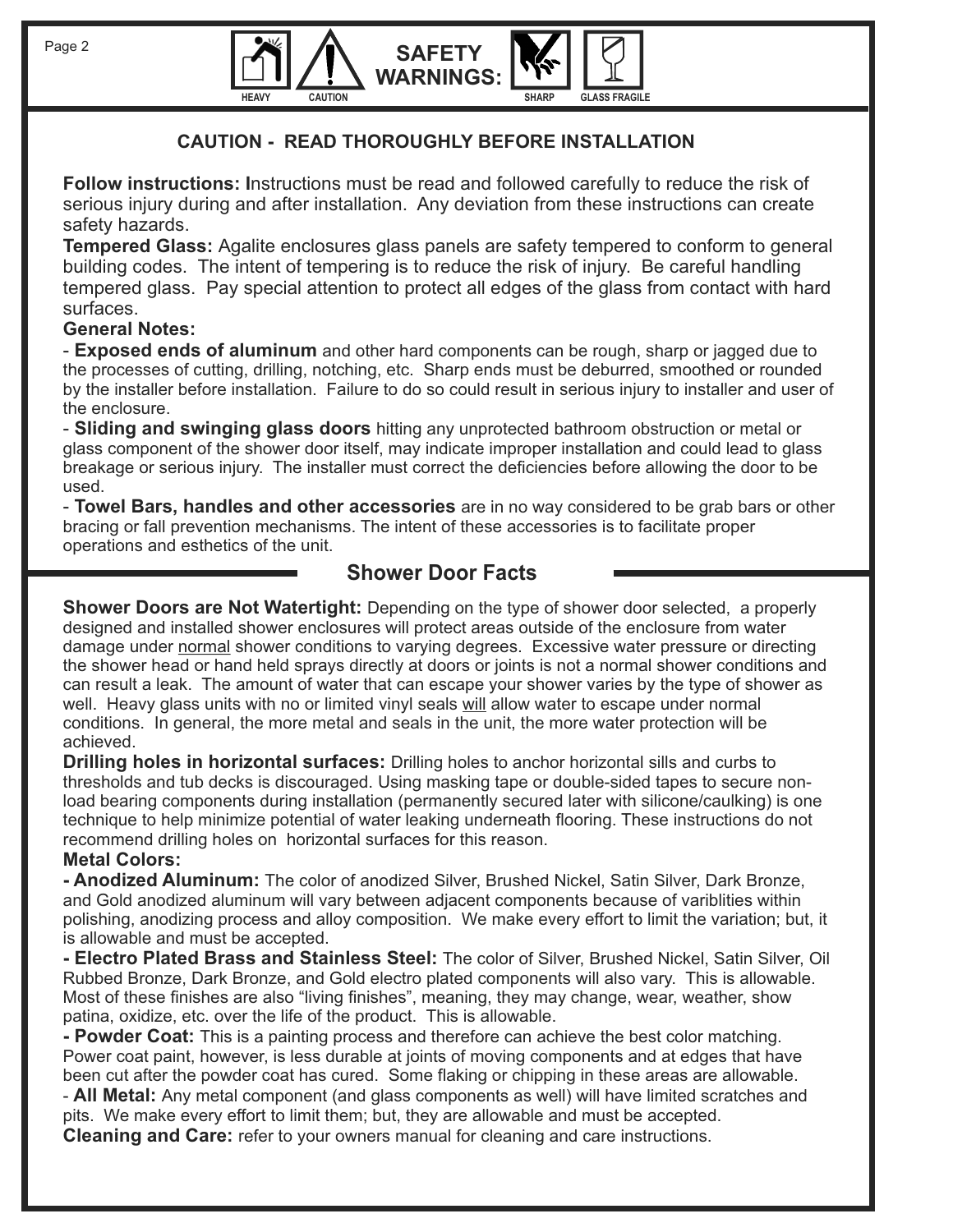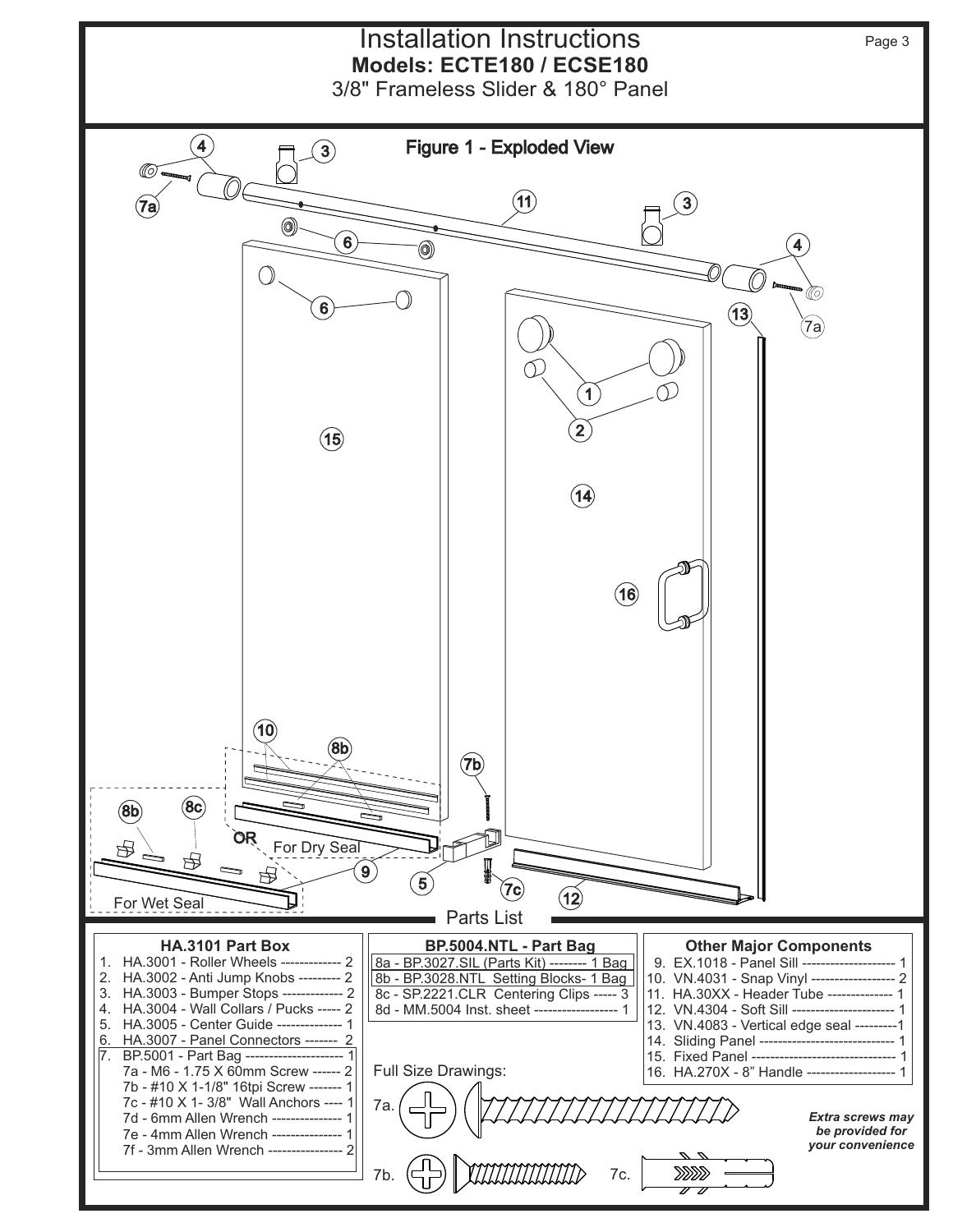# Installation Instructions **Models: ECTE180 / ECSE180**

3/8" Frameless Slider & 180° Panel

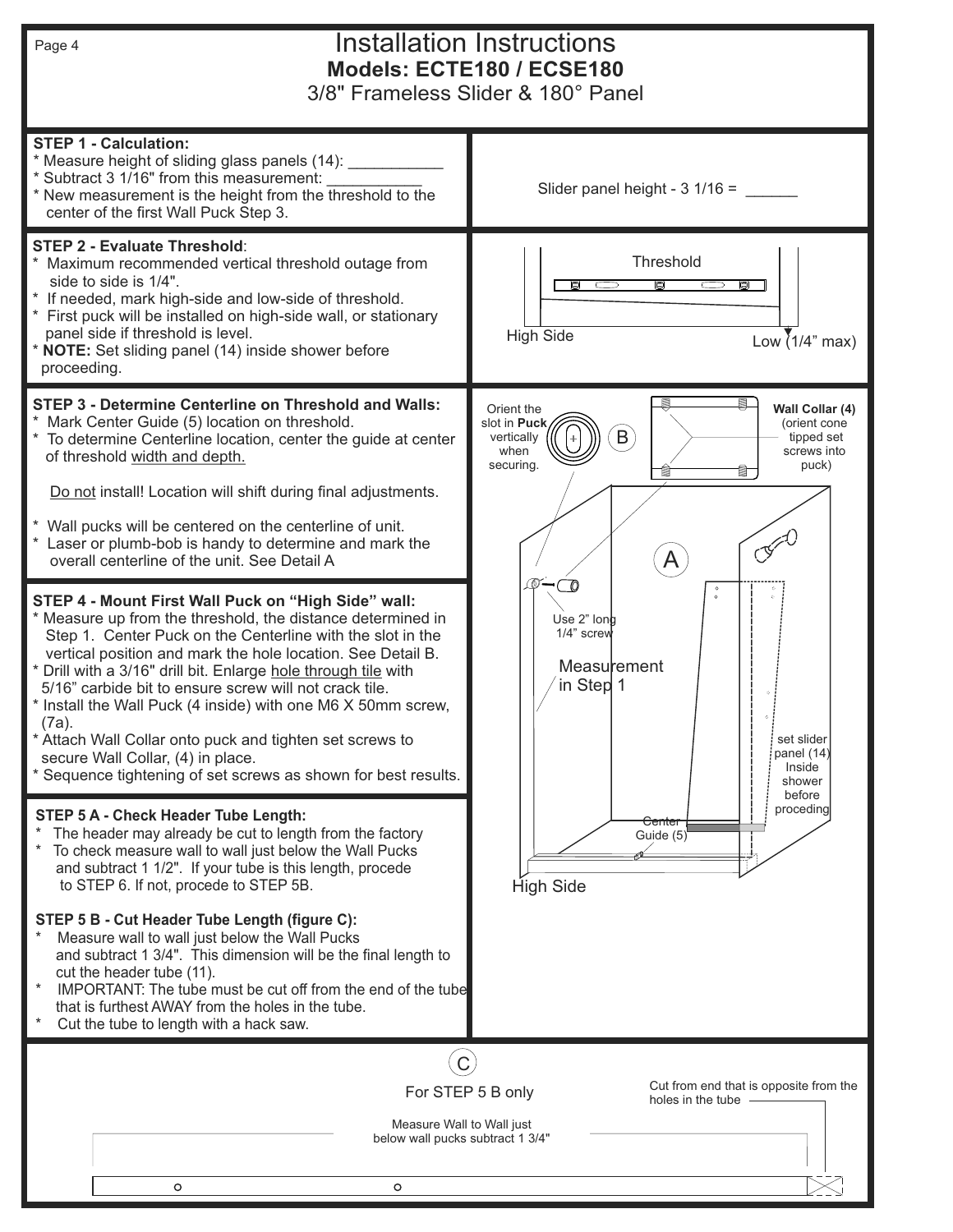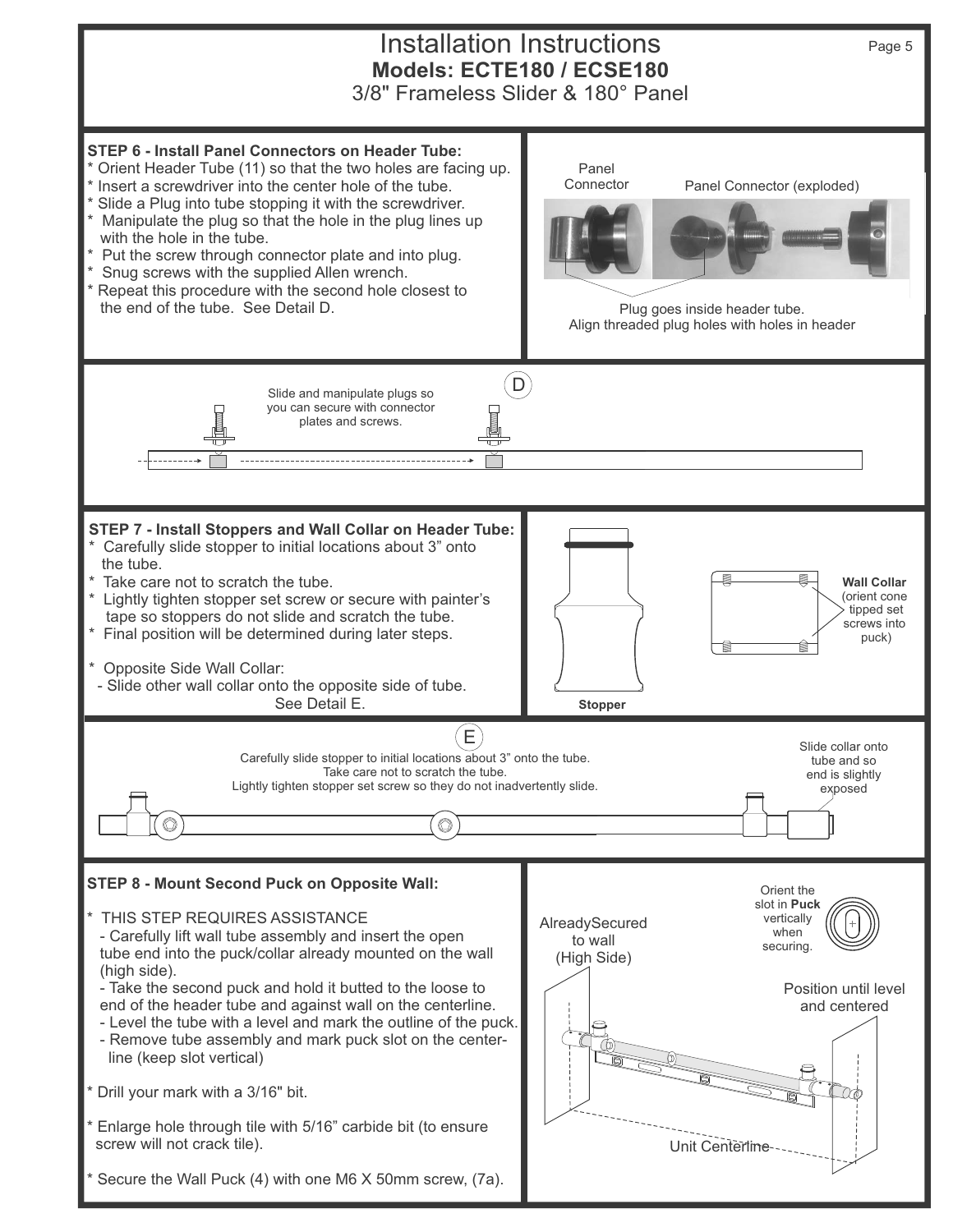## Installation Instructions **Models: ECTE180 / ECSE180**

3/8" Frameless Slider & 180° Panel

### **STEP 9 - Mount Header Tube:**

- \* Slide the Header Tube into wall collar with stoppers pointed up.
- Slide the loose Wall Collar off the Header Tube and onto the opposite Wall Puck taking care the tube does not fall.
- Center the Header tube within both Wall Collars and align the Panel Fixers so they are facing to the outside.
- Secure tube by tightening the set screws on each collar in the order shown (for best results).

### **STEP 10 - Preparing and Positioning Bottom Channel:**

- \* Prepare Bottom Channel (9):
	- The Bottom Channel (9), may already be cut to size.
	- If not, measure the width of the Fixed Glass Panel (15) and subtract 3/4".
	- Cut the EX.1018 Panel Sill, (9) to this length.
	- Insert two 1/8" Clear Setting Blocks (8b).

**NOTE:** Choose the Bottom Channel glazing method:

- DRY SEAL: Will use two pieces of Snap Vinyl after Glass Panel is in final position.
- **OR** Service Service Service Service Service Service Service Service Service Service Service Service Service Se - WET SEAL: In addition to the Setting Blocks, also insert three Centering Clips (8c) into the sill between setting blocks You will have to silicone glaze both sides of the panel to the Bottom Channel after Panel is in final position.
- \* Position Bottom Channel:
- Butt bottom channel to wall in front of Centerline.
- Securely tape into position with blue painter's tape on the inside and outside to ensure it channel does not slip when you put the panel in.
- NOTE: You will have to adjust the position of the channel forward or backward during installation.

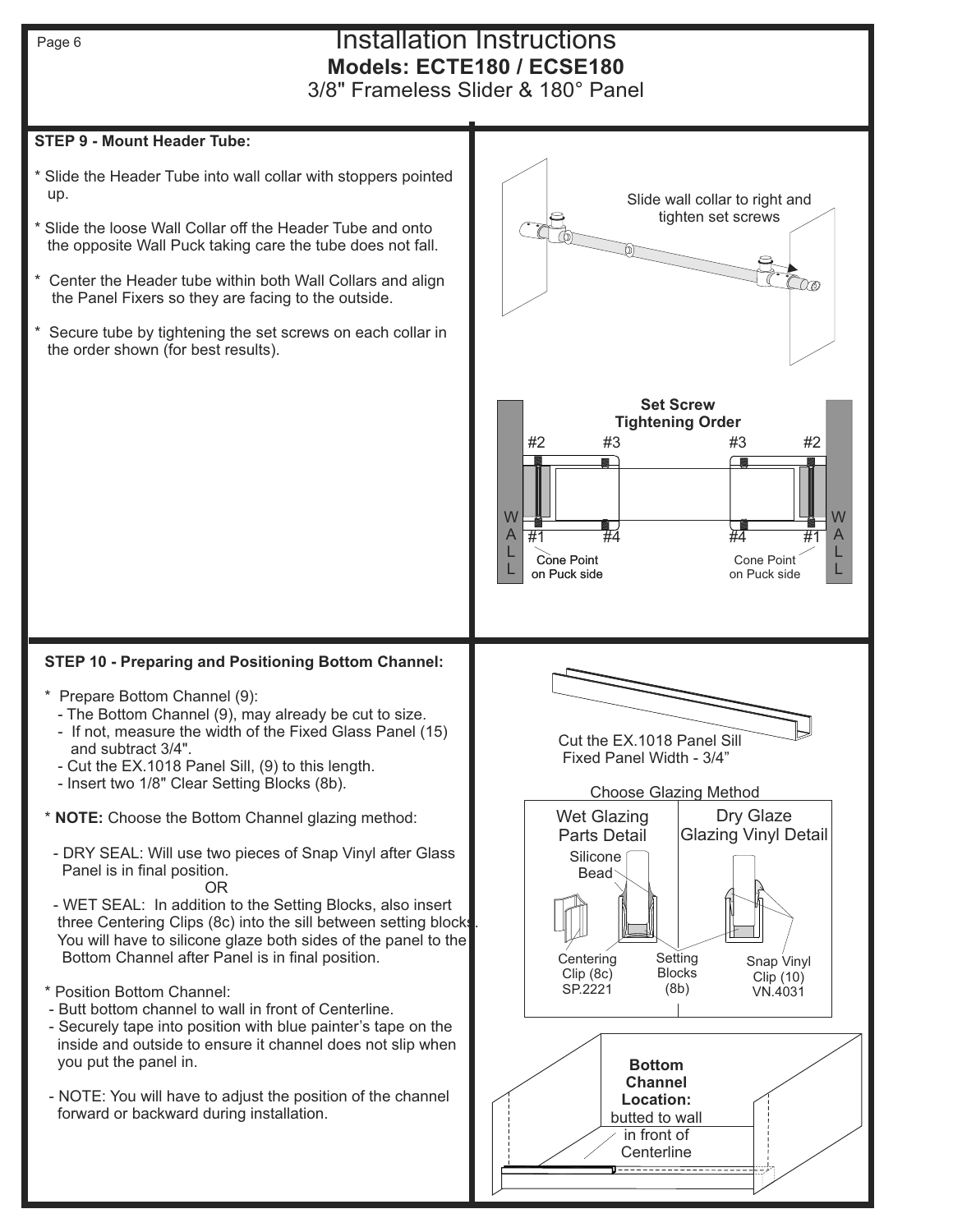

Repeat for second roller (1). Tighten the rollers securely using the two 3mm Allen Wrenches (7f).